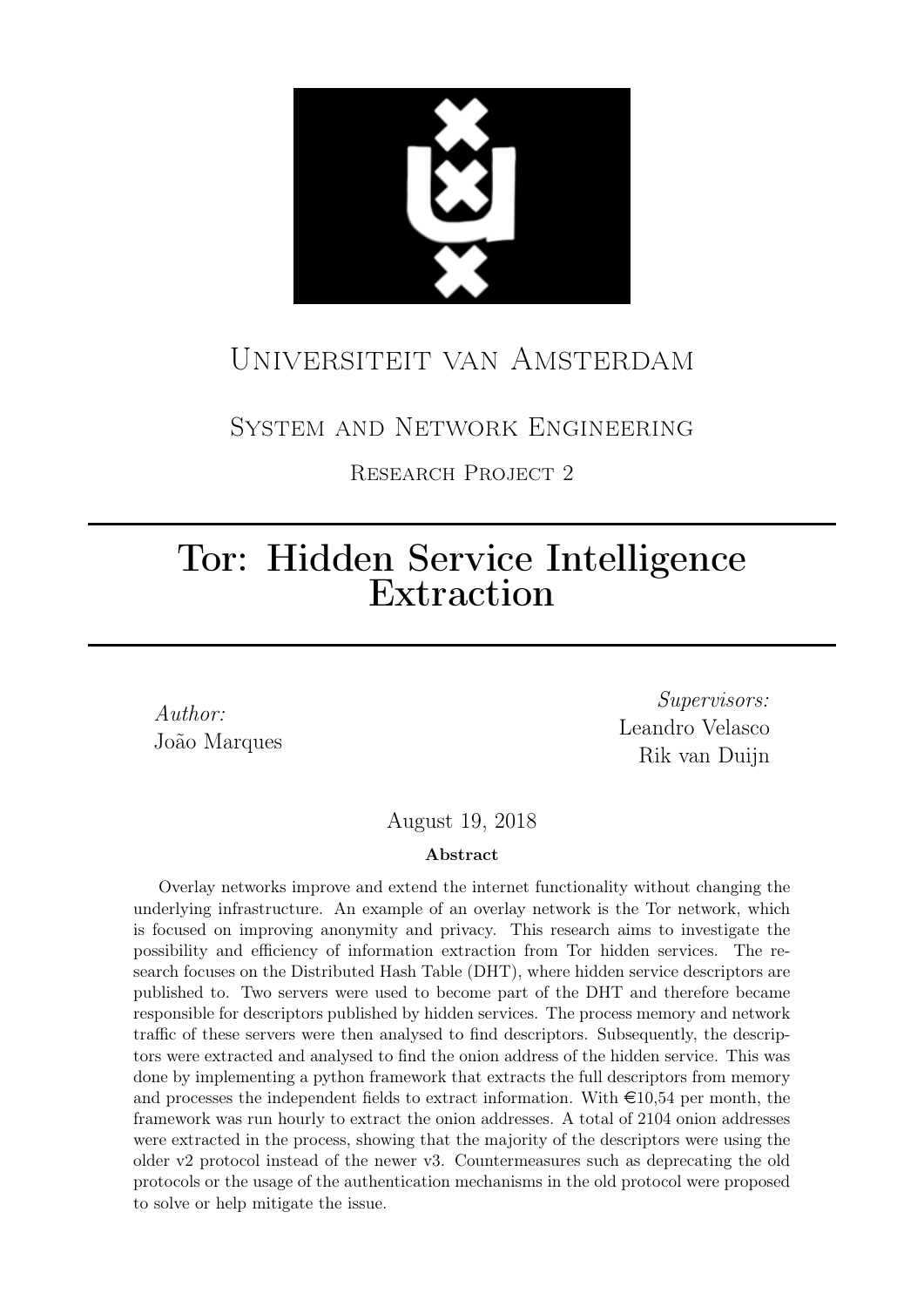# Contents

|                | Introduction                                       |                               |  |  |  |  |
|----------------|----------------------------------------------------|-------------------------------|--|--|--|--|
| $\mathbf{2}$   | <b>Background</b>                                  | $\bf{2}$                      |  |  |  |  |
| 3              | Literature review                                  | 6                             |  |  |  |  |
| $\overline{4}$ | Methodology<br>4.1<br>4.2<br>4.2.1<br>4.2.2<br>4.3 | 7<br>7<br>8<br>-9<br>10<br>12 |  |  |  |  |
| $\mathbf{5}$   | Countermeasures                                    | 14                            |  |  |  |  |
| 6              | <b>Future Work</b>                                 | 15                            |  |  |  |  |
|                | Conclusion                                         | 16                            |  |  |  |  |
|                | Appendices<br>$\mathsf{A}$                         |                               |  |  |  |  |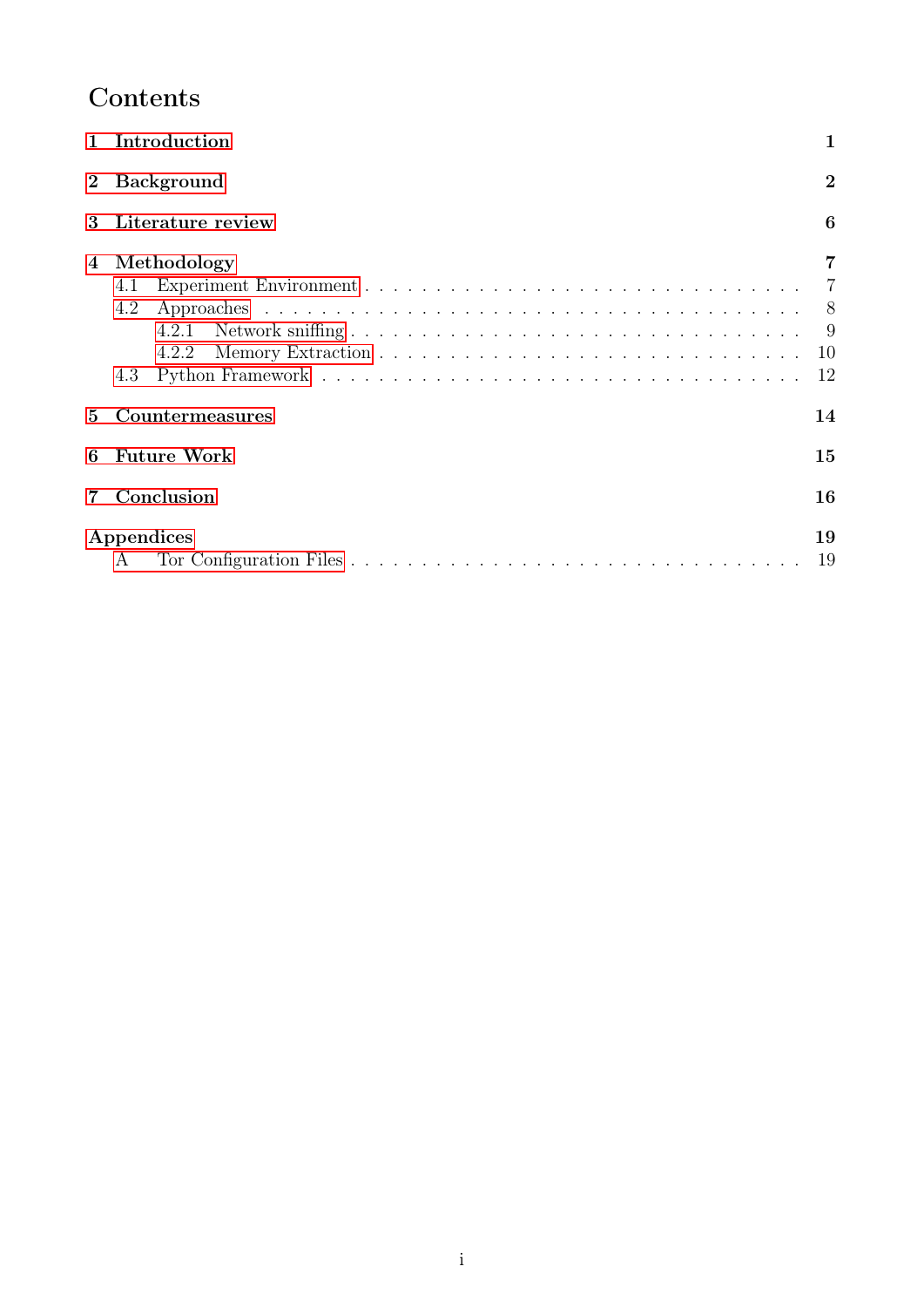## <span id="page-2-0"></span>1 Introduction

With the increase in cybercrime, privacy breaches, and even governmental oppression, there is an increased need for software that is both easy to use and has user security and privacy in mind. The internet and its infrastructure were not designed to provide privacy and anonymity, therefore, overlay networks were created to fulfil these requirements [\[1\]](#page-18-0). These networks sit on top of the existing infrastructure and extend it to provide more benefits or missing functionality. This abstracts the underlying network, comes without the need for additional network hardware, and is usually implemented at the application level. One example of such software is the Tor network, which aims to enable its clients to use the Internet with added privacy and anonymity.

The Tor network is a project that started in 2002 [\[7\]](#page-18-1) and has been under heavy development since then, with new features and improvements being actively released. One such feature is "hidden services", which allows content providers to host their content on the Tor network. These hidden services benefit from the same level of anonymity and privacy as the clients. For hidden services, there is no concept of name resolution (such as DNS) or indexer websites such as Google, Duckduckgo or Bing. This is mainly due to hidden services, as the name implies, being "hidden". Only clients that have received the address through an out-of-band method, are able to find the service by querying the Distributed Hash Table (DHT) for the descriptor, using the onion address. These descriptors contain information on how to contact the hidden service.

Providing anonymity to content providers is an important and welcomed feature. However, by providing anonymity to legitimate content providers it also provides a way to anonymously host illegitimate content such as black markets (for example Silkroad [\[6\]](#page-18-2)), child pornography, extremist forums, chat platforms, and bot-net C&C (for example Skynet [\[9\]](#page-18-3)). Consequently, it becomes a double edged sword where the operators of the Tor network want to safeguard the legitimate content while blocking or removing the illegitimate one. This raises yet another problem: any means of finding the illegitimate content can also be used to find the legitimate one, which defeats the purpose of the hidden services since it breaches their anonymity.

Due to the previously mentioned reasons, it is important to know if it is possible to acquire information on the hidden services. Furthermore, if this is possible, it is important to know what the costs of these operations are. In other words, can this be achieved with little funding, or is this something only governmental actors or big companies are able to achieve? This led to the research question proposed for this project:

#### How efficiently can hidden services information be extracted from the Tor network with limited resources?

To help answer this question the research looked into:

- Can hidden service addresses (onion links) be acquired?
- How feasible is it to act as an hidden service directory (HSDir) server?
- Can descriptor requests and publications be captured in the network?
- Is there a way to capture requests published to an owned HSDir?
- Can information be extracted from descriptors?
- Is is possible to get information from the services themselves once the address is known?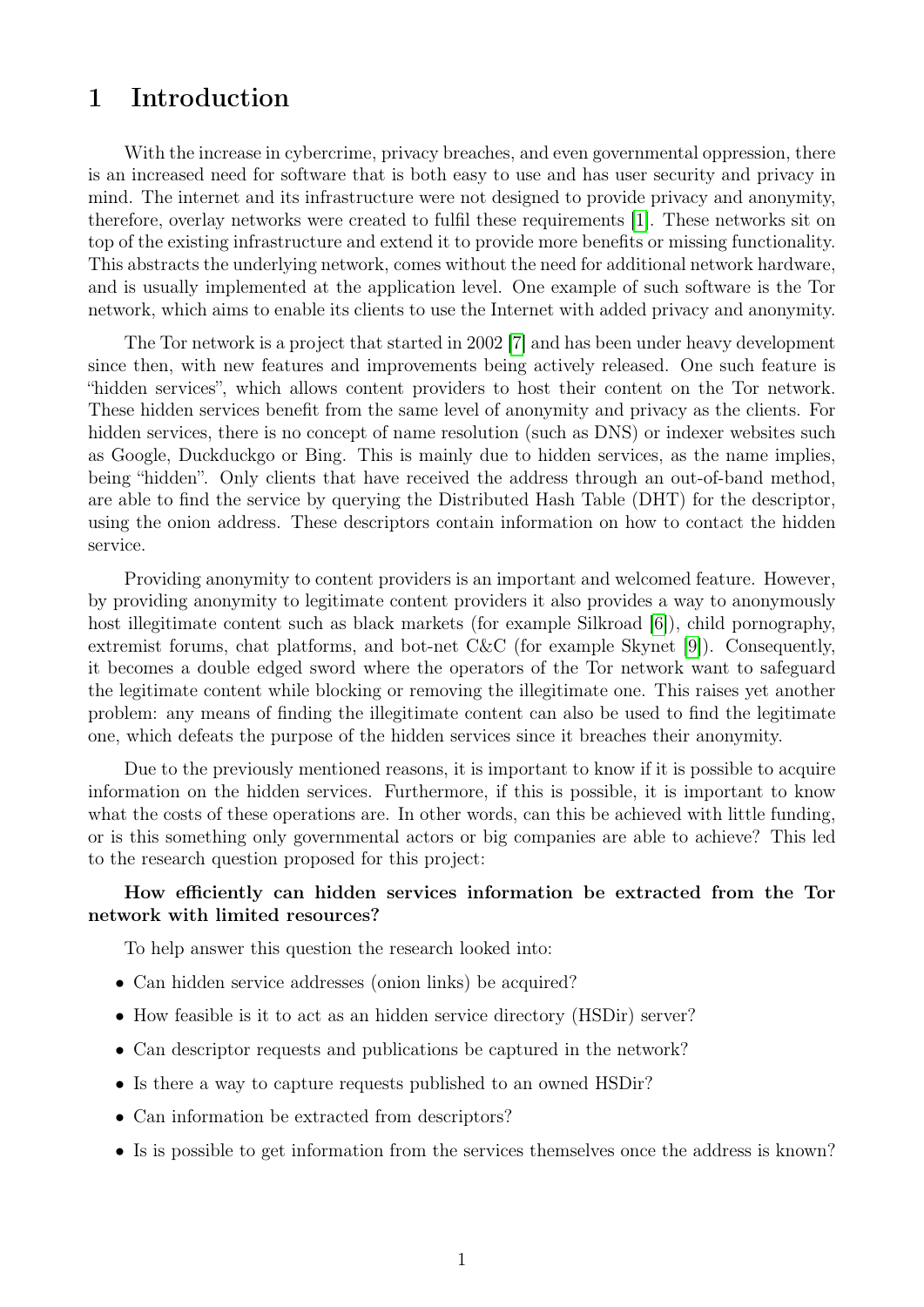# <span id="page-3-0"></span>2 Background

An explanation of the general working of the Tor network and hidden services is provided in this section. However, This project focuses specifically on the DHT and its servers, where the descriptors of the service get published.

Overlay Networks are software solutions that are deployed on top of an existent infrastructure that abstracts the underlying network and extends it with new functionality. These networks do this by creating virtual links between the endpoints, abstracting the real network path from the client. This is accomplished by encapsulating the data with information that the overlay network software is capable of recognising, creating a kind of tagging system so that the endpoints know that the packets are destined to them and come from the overlay network. The endpoints can be both physical machines on the underlying network as well as virtual endpoints in software. Furthermore, the virtual links can be encrypted to provide security in transit [\[5\]](#page-18-4).

Tor Network is an overlay network that provides anonymity and privacy. This is possible due to the Onion Routing Protocol, which makes use of 3 nodes to create a 3 layer encryption of the data being transferred between client and service. The nodes used in this approach are:

- Entry Node (or guard) The first node on a Tor circuit, relays data between the client and the middle node
- Middle Node The second node on a Tor circuit relays the client data received from the guard node to the exit node
- Exit Node The last node, which receives the client data from the middle node, decrypts the last layer of encryption and contacts the service on behalf of the client

With this design, apart of the client, no node (including the service) knows the entirety of the circuit. This design has the aim of defeating tracking attacks where an attacker can see where the data is coming from and going to. By the nodes only knowing the previous and next node in the circuit, an attacker even impersonating a node would not be able to correlate the client and service [\[18\]](#page-18-5). The layered approach can be seen below in Figure [1.](#page-4-0)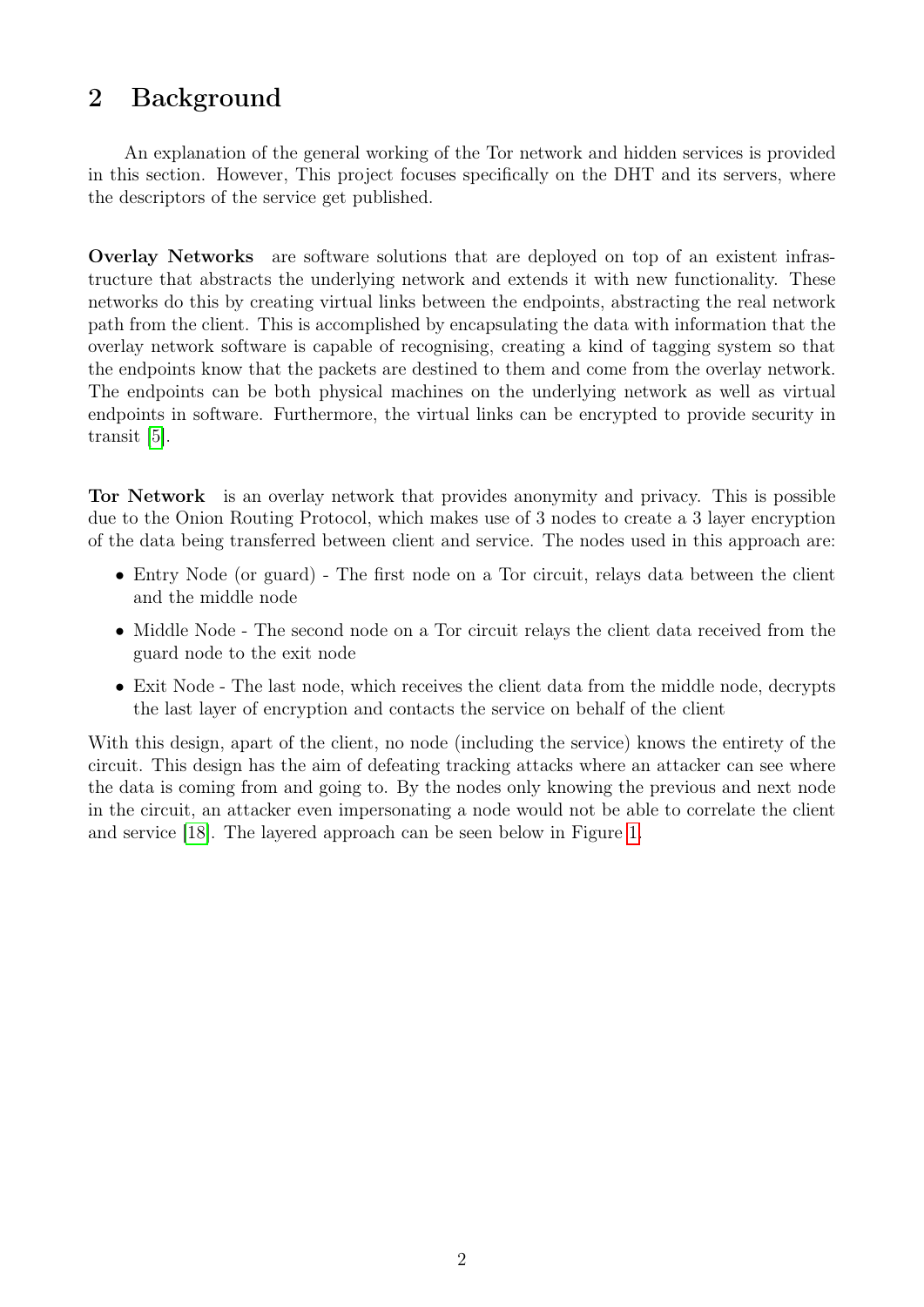<span id="page-4-0"></span>

Figure 1: The Onion Routing Protocol layered encryption

Hidden Services is a feature that was released at a later stage of the development of the Tor network and allow the service providers to benefit as well of privacy and anonymity. This is due to the service provider being able to select up to 10 nodes to be the Introduction Point (IP) for its hidden service. Having the IPs keeps the hidden service location from being disclosed. To further anonymise the hidden service each IP is behind a circuit created by the service provider where they are the third node. As a result, the nodes do not know who the service is but know that they need to listen to incoming connections for it and forward through the established circuit, as seen below in Figure [2](#page-5-0) [\[17\]](#page-18-6).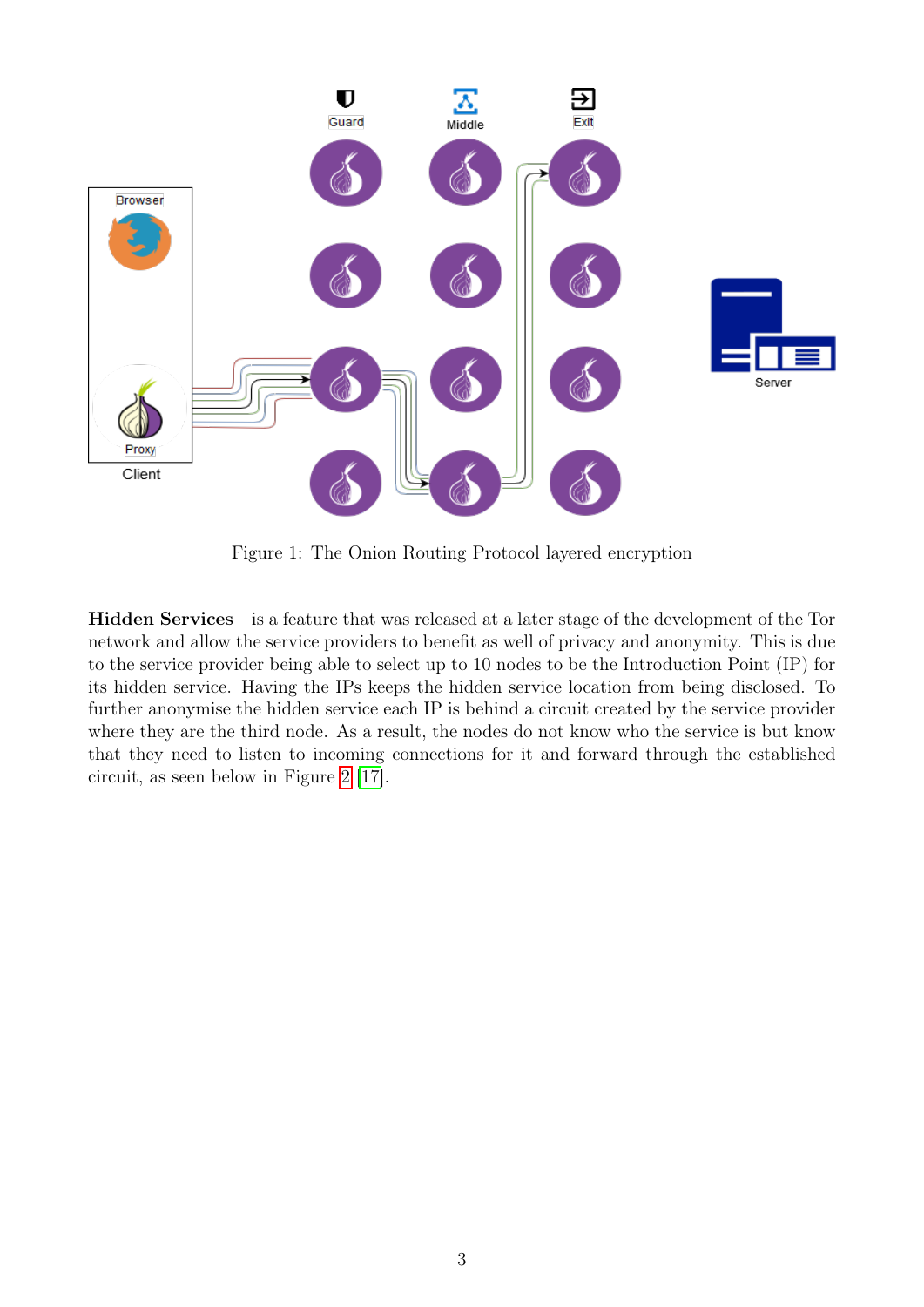<span id="page-5-0"></span>



 $IP = Introducing the point$ 

Figure 2: Service choosing its Introduction Points

The server then creates a descriptor which contains information on how to find the introduction points and how to request access to the service. Furthermore, it generates the onion address from the hidden service Public Key. This descriptor is then published to the Distributed Hash Table (DHT) and the onion link is given to clients through an out-of-band method. The DHT is where a group of stable and responsible nodes (nodes with the HSDir and Stable flags) are to receive descriptor publications by the services and descriptor requests by the clients. The HSDir flag indicates that a node is a hidden service directory server from the DHT. Consequently, hidden services can publish service descriptors to it, and client can request the descriptors from it. The stable flag means that the node is suitable for long-lived circuits [\[16\]](#page-18-7). Each hidden service gets an ID generated from the encoded onion link with a function of time and the bit 0 at the end. This enables the service to retain the same ID during a period of time. Furthermore, a second ID is generated (replica) where the last bit is flipped to 1. The hidden service server then selects from the DHT the next closest hidden service directory server (HSDir) for each ID (closest fingerprint based on the ID itself). It then publishes the descriptors to each server and to the two servers with the next closest fingerprint. With this process the descriptor is published to a total of six HSDirs, three for the original descriptor and three for the replica to maximise availability. Furthermore, the descriptor ID is subjected to a 24 hours lifetime, after which a new pair is generated and the descriptor is republished with the new ID. The client can then request the descriptor using the onion link of the service. Once in possession of the descriptor, the client chooses a random node on the network to act as a Rendezvous Point (RP). It then creates and keeps a circuit open to the RP. The client then randomly chooses an IP and creates a new circuit to it. Once the circuit is created the client tells the IP that it wants to connect to the specific service on the RP with an arbitrarily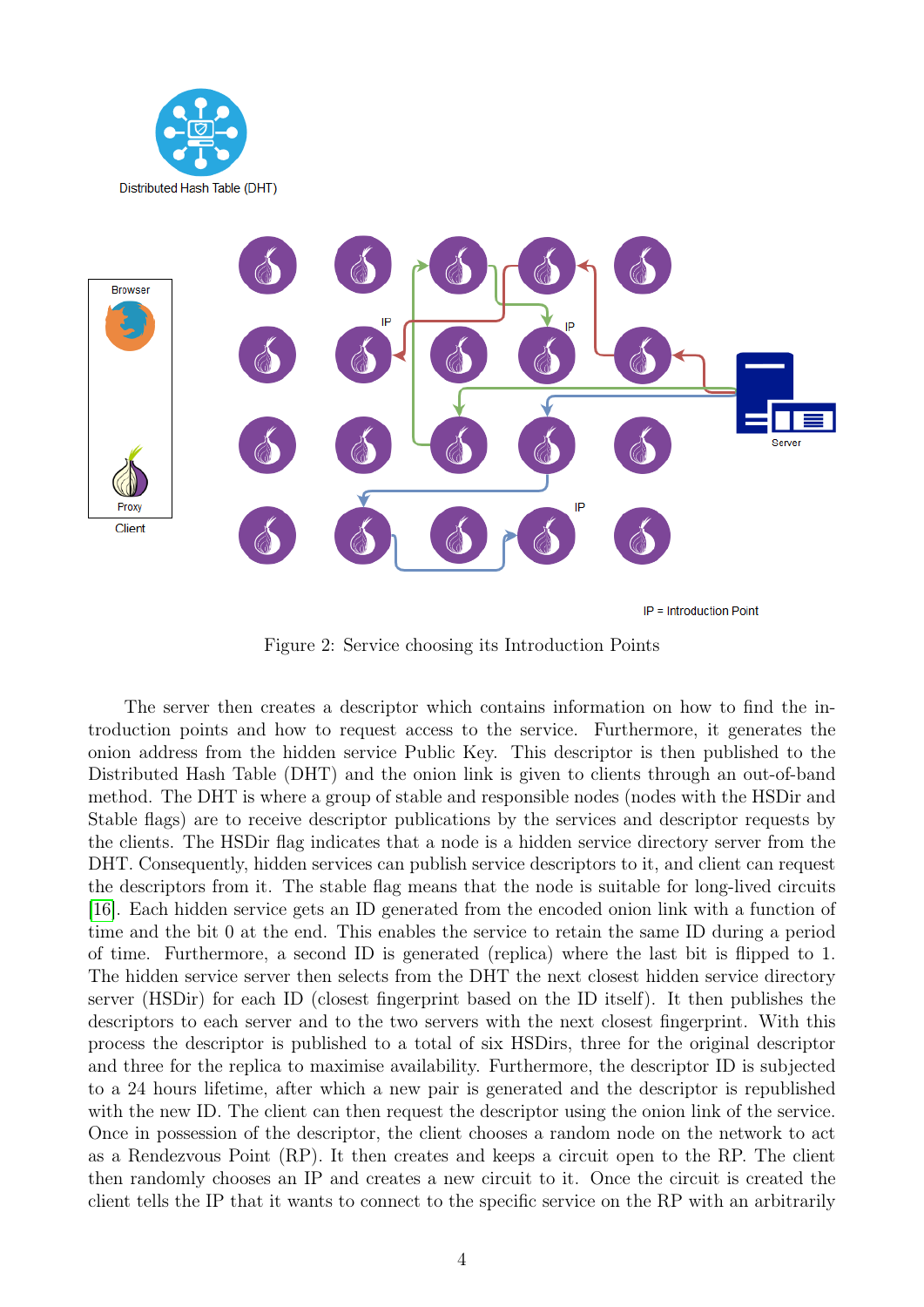chosen cookie. This can be seen below in Figure [3](#page-6-0) [\[17\]](#page-18-6).

<span id="page-6-0"></span>

Figure 3: Client retrieving the descriptor and letting the service know what RP to connect to

The IP then relays back the information to the service which in turn opens a 4 node circuit to the RP where the client is already waiting. Once the circuit is established it tells the RP to bridge the connection with the client that is waiting for a connection with the received cookie. The RP then validates the cookie and if it is correct it bridges the connections. At this point, the client and service can communicate back and forth with 6 nodes in between. This can be seen below in Figure [4](#page-6-1) [\[17\]](#page-18-6).

<span id="page-6-1"></span>

Figure 4: The RP bridges the independent connections between the service and client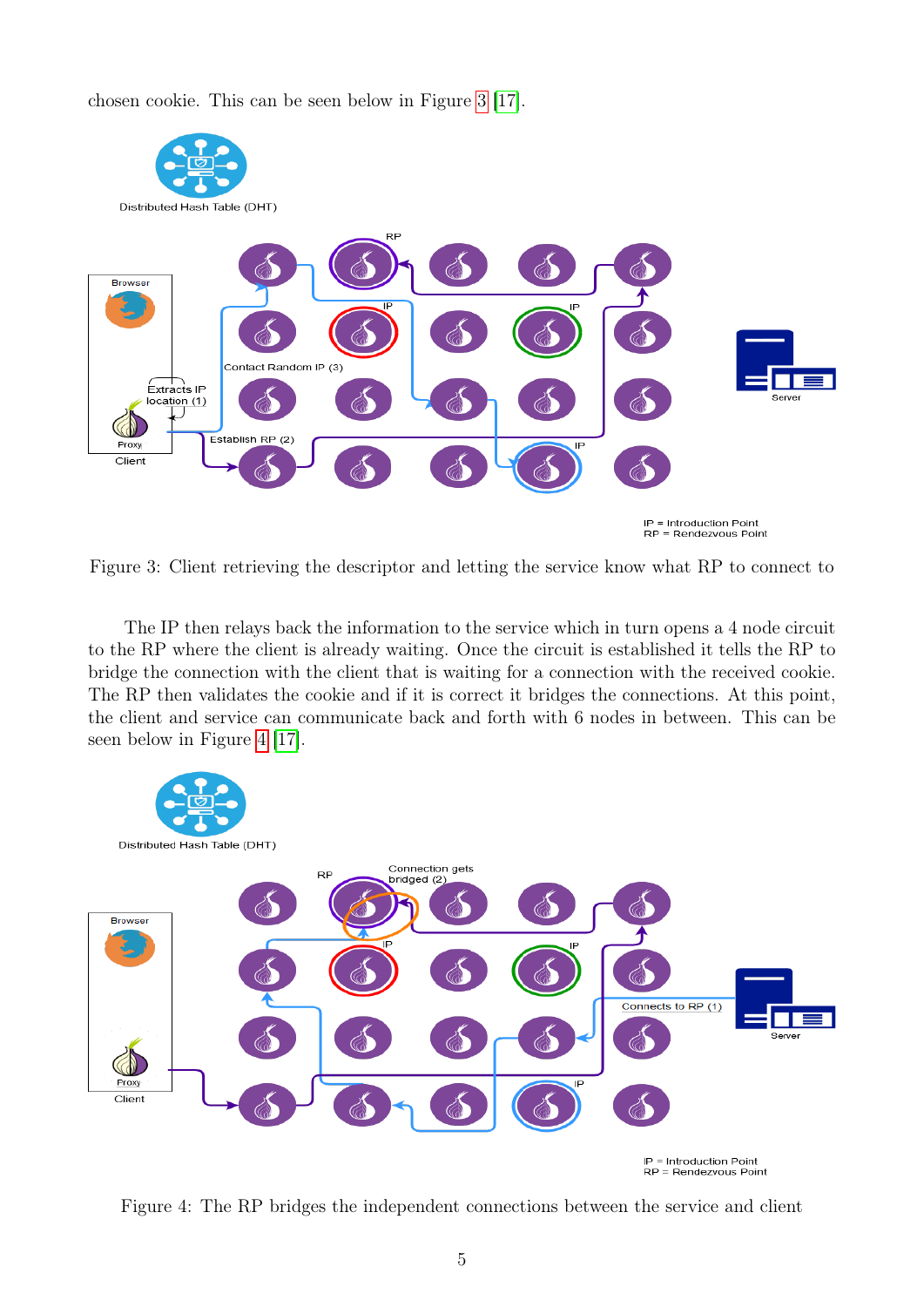## <span id="page-7-0"></span>3 Literature review

In the past, research has been done into the hidden service functionality of the Tor network. The most notorious paper was written in 2013 by Alex Biryukov, Ivan Pustogarov, and Ralf-Philipp Weinmann, titled: Trawling for Tor hidden services: Detection, measurement, deanonymisation [\[2\]](#page-18-8). The research was divided into logical stages where first they attempt to retrieve the onion links. Once the links were retrieved, the second stage they attempted to correlate them to requests received by clients. The aim was to statistically analyse and measure the popularity of each service. The third stage was to use the previous stages as a stepping stone to research other techniques of traffic de-anonymisation in the Tor network. The authors also researched an attack where they would calculate the future ID of a hidden service. With this ID, they would then repeatedly generate server fingerprints to obtain a fingerprint in between a hidden service directory server and where the ID would point to in the Distributed Hash Table (DHT). The objective of this operation would be to create servers that would be chosen on the future publication with the calculated ID. Consequently, this would allow the attacker to deny access to the hidden services by not responding to client requests [\[2\]](#page-18-8). One thing lacking from this paper is the methodology of the extraction of the onion links or any kind of explanation of how it was done and how one can reproduce the findings.

In 2014 there was a collaboration between Biryukov et al. [\[2\]](#page-18-8) and a fourth author (Fabrice Thill) to extend the previous research and investigate a new technique called shadowing. This technique makes use of the Tor network limitation of only 2 Tor nodes per IP address and the fact that it keeps track of all extra nodes with the same IP in case the active nodes (nodes with higher bandwidth that are actively relaying connections) go down. With this, it is possible to make the active nodes drop out of the consensus and the shadow nodes (non active nodes) come forward. When the shadow nodes become active, the activity while shadow nodes remain unchanged, allowing the nodes to acquire all of the flags as if they had been active all of the time [\[3\]](#page-18-9). Once again no explanation of how the onion links are retrieved, only how the shadow relays can be used to get a large number of HSDir servers.

In 2009 there was a paper by Karsten Loesing titled: Privacy-enhancing technologies for private services [\[12\]](#page-18-10) which brushes on how hidden services work and what kind of attacks are known to be viable at the time of publication. Furthermore, it describes the at the time current version of the descriptors (v0) and examines a proposal for a new version  $(v2)$ . It does not mention in any way how to extract onion links but instead, a method is proposed to defeat denial of service attacks on hidden services. This is done by alerting the consensus of directory servers that deny access to a requested descriptor. The consensus then publishes a dummy descriptor and requests it to see if the hidden service directory server does not answer, proving that the HSDir is conducting a denial of service [\[12\]](#page-18-10).

There were some newer published papers (2017) [\[8,](#page-18-11) [19,](#page-19-0) [14\]](#page-18-12) that use some of the information on the papers mentioned above but nothing that adds to the extraction of onion links or the Intelligence extraction from the services themselves. Furthermore, the research of the older papers is relatively old, when compared to the development rate of the Tor network. This reinforces the need for this research, to verify if it is still possible to achieve the extraction of links, how new developments and implementations change the way this issues can be abused, the impact and feasibility, and finally to review what countermeasures can be implemented.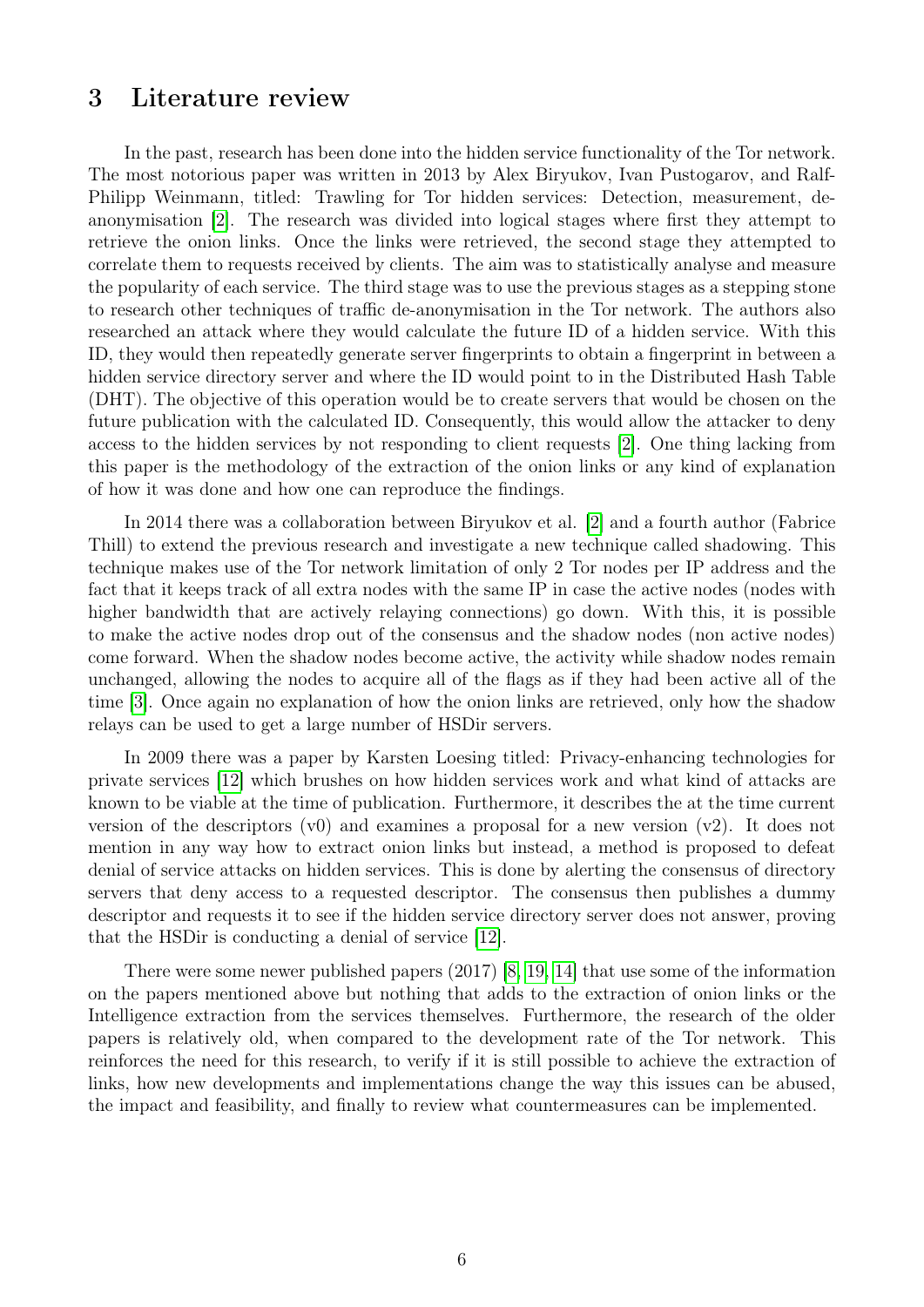## <span id="page-8-0"></span>4 Methodology

In this section, the method used for this research will be explained. How the environment was set up, what experiments were conducted, their results and the reasoning behind them. Furthermore, the python framework developed for this research is also introduced and explained how it wraps the different tools used to extract the onion links and store them. Finally, an assessment of the costs and achievements is done at the end to answer the research question, How efficiently can hidden services information be extracted from the Tor network with limited resources?.

#### <span id="page-8-1"></span>4.1 Experiment Environment

For this research two servers where used with different specifications to assess the performance impact on the onion link extraction and membership to the DHT. The hardware used to conduct this project can be found in Table [1](#page-8-2) and the software in Table [2](#page-8-3) below:

<span id="page-8-3"></span><span id="page-8-2"></span>

| Hardware                                                               | OS                                              | RAM | Network |
|------------------------------------------------------------------------|-------------------------------------------------|-----|---------|
| Namecheap VPS (Pulsar)   Ubuntu 18.04 (64bit)   $2$ GB   1000 GB/Month |                                                 |     |         |
| OS3 (University Server)                                                | Ubuntu 17.10 (64bit)   8 GB   Unlimited Traffic |     |         |

| Software             | <b>Version</b> |
|----------------------|----------------|
| Tor (Proxy)          | 0.3.3.7        |
| Nyx (Tor Monitoring) | 2.0.4          |
| Python               | 3.6.3          |
| <b>GDB</b>           | 8.0.1          |

Table 1: Hardware used for the research

Table 2: Software used for the research

The two servers were first secured by configuring the firewall and then the Tor proxy software was installed. Moreover, the ports 443 and 9030 were opened in the firewall to allow for the Tor software to be able to operate. Tor on each server was configured using one of the the two configurations found in Appendix [A.](#page-20-1) These configurations are very basic containing the bare minimum to run a non-exit Tor relay. The only noteworthy differences are: the Namecheap configuration file contains heavier bandwidth constraints and accounting is enabled to disable the relay once it relays 900 gigabytes of data. Furthermore, the configuration files contain lines to allow for monitoring tools to connect to it on a specific port and an authentication based on a predefined cookie.

Once both server were acting as Tor relays, an instance of Nyx was started in each server to monitor them using the control port (9051) which was accessible through the loopback interface. Nyx enabled the monitoring not only of the proxy relaying bandwidth usage but also the acquisition of flags. This was helpful to document how much time each flag took to be acquired and the effects of the relay crashing or being restarted. Furthermore, it enabled the sending of commands directly to the command port. This allowed for the requesting and logging of descriptors for a first analysis of its contents. Unfortunately, the logging is only due to the proxy acting as a client and directly requesting a descriptor from the responsible HSDir, as a result it needs to receive an onion address to be able to make the request.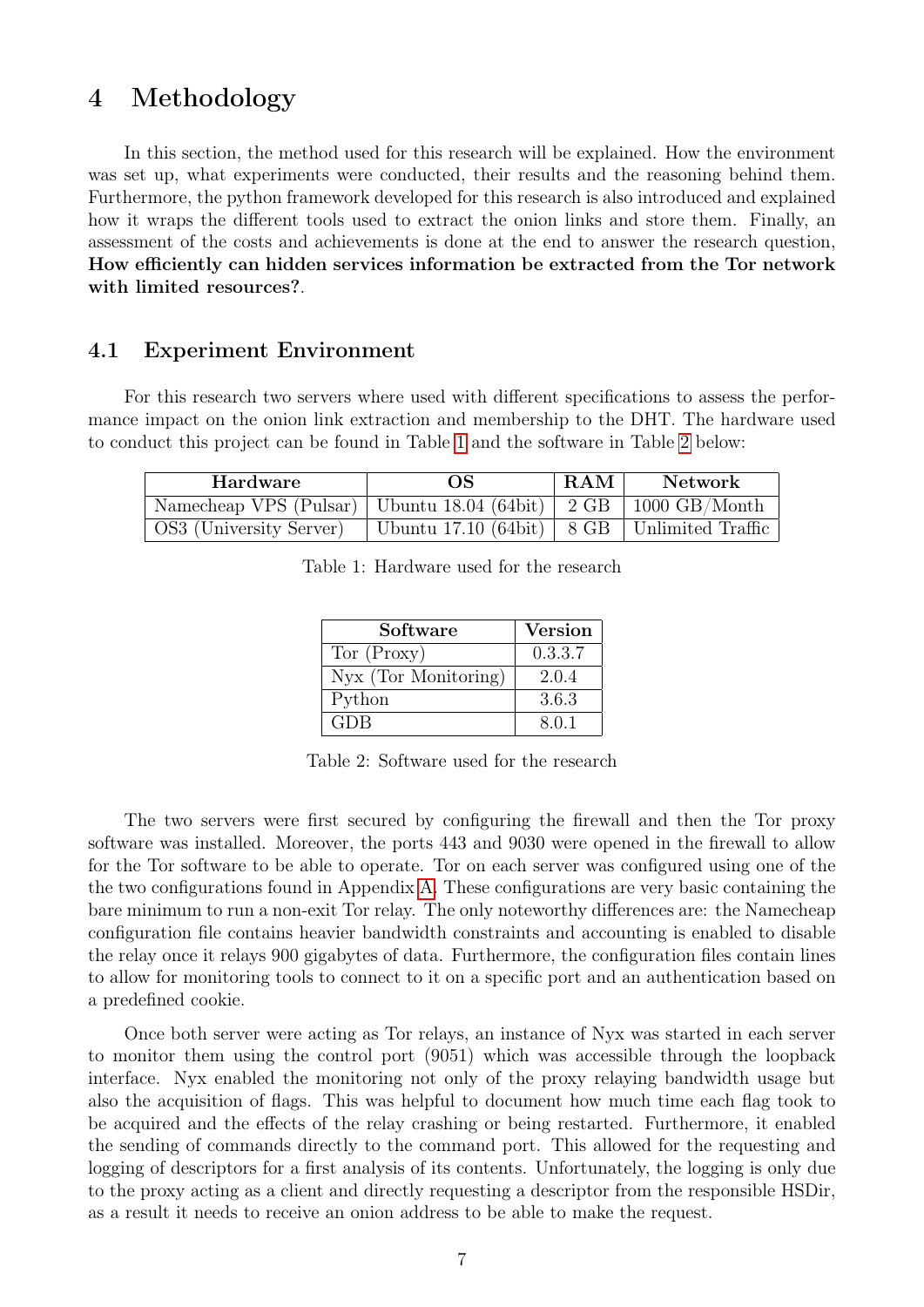The next step was to wait for the required flags, HSDir and Stable, to be delegated to the servers. The HSDir flag took 4 days to obtain after the servers obtained the Stable flag. On average, this took 5 days of continuous running. Once the Stable flag is obtained for the first time the HSDir flag also gets delegated right away. Both servers were able to get the HSDir flag despite the difference in specifications and constraints imposed on the relay bandwidth.

As mentioned in the background section, the server with the HSDir flag now is able to receive descriptor publications from hidden services. The publications identifier changes every 24 hours, meaning that the responsible HSDirs can change once the descriptor refreshes the identifier. Moreover, the refresh time is not synchronised between hidden services, and for this reason there can be HSDir changes through out the day. As a result, a single server could receive many publications through out the day.

#### <span id="page-9-0"></span>4.2 Approaches

For this project, 5 possible approaches were considered: modifying the Tor software, internet scraping, address bruteforcing, network sniffing, and memory extraction. The approaches that were chosen for this research were network sniffing and memory extraction, the motivation for this choice can be seen bellow.

Modification of the Tor software would be a viable option due to it being open source code. This approach would allow for a clean method of capturing descriptors and client requests into an easy and accessible format for processing. The disadvantages of this approach are the time constraints of the project coupled with the lack of knowledge of the "C" programming language. Furthermore, if the software would be successfully modified, it would require high maintenance to keep on track with changes to the original code and changes to the underlying infrastructure. As a result, it was decided to not pursue this approach and focus on other approaches.

Internet scraping, besides being time-consuming, requires the links to have been shared on the internet in clear text. Although this is the case for a large portion of the created hidden services, it does not allow for the capture of the ones that are not shared or are for private use.

Bruteforcing could be a valid method to find hidden services due to the small size of  $v2$ addresses (16 characters links). However, it is unfeasible due to being time-consuming and requiring the descriptor to be fetched to confirm it is valid which would further slow down the process.

Network sniffing is a method to capture the descriptors when they get published by the hidden service or requested by the client. When the client requests a descriptor it uses an ID derived from the onion address using a hashing mechanism. Although, it is not possible to retrieve the address from the ID due to the hashing mechanism, it should be possible to see the response of the proxy which would contain the requested descriptor. This led to the investigation of the possibility of capturing these interactions between hidden services or clients, and the HSDir.

The memory extraction is a reliable method due to the HSDir server needing to hold the descriptors so clients can request them. Since it is a security risk to write them to the filesystem, the application keeps it in the process memory. With privileges, this memory can be easily accessed and dumped for analysis.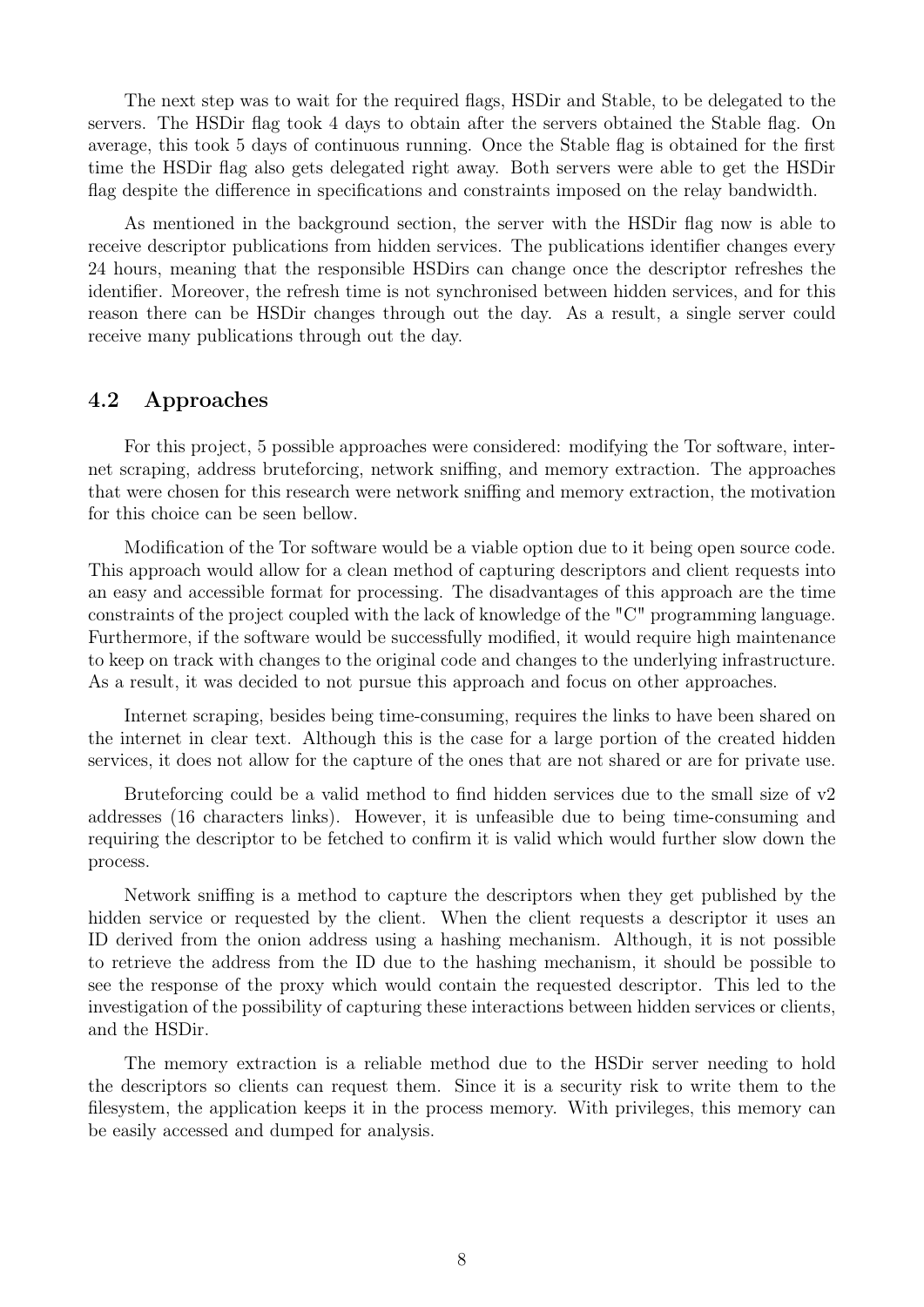#### <span id="page-10-0"></span>4.2.1 Network sniffing

The first method attempted was network sniffing for incoming HSDir descriptor requests and publications. For this tcpdump was used to dump all traffic coming to the Internetfacing interface. This traffic was then piped into grep with different search patterns for terms taken from the Tor specification as well as other more generalised terms for extraction control. The patterns include: "GET /tor/rendezvous/", "GET /tor/rendezvous2", "GET /tor/rendezvous2/publish", and "GET /tor/hs". To test the receiving of other resources as a control capture it was also attempted with just "GET". These patterns were chosen in accordance with the protocol specification of how requests and publications are performed. The control pattern was chosen due to the server making and receiving general resource requests with that pattern. The experiment was run for around 20 hours.

After 20 hours of network sniffing, the experiment only captured "GET" requests for general Tor resources. None of the expected patterns captured descriptors being published or requested by clients. The resources captured seem to be resources for circuit creation. This experiment was being conducted at the same time that descriptors were being extracted from memory. As a result of the extraction of memory it was shown that several new publications where being received through out the 20 hours of the network sniffing experiment.

The problem with the network sniffing method can be attributed to one or more reasons. First, it could be due to the client caching the descriptor [\[10\]](#page-18-13). Although this would seem strange, it could somewhat explain the lack of requests for descriptors. Furthermore, hidden services descriptors only stay on a server 24 hours before a new id is calculated and the descriptor republished to a new set of HSDirs. They get published the first time and only need republishing within the 24 hours if any introduction points are added, removed, or changed [\[3\]](#page-18-9). Moreover, the period where descriptors get republished is not synchronised. Consequently, new descriptors can be received at any time of the day. Furthermore, this experiment was conducted at the same time as an hourly descriptor extraction from memory. In the results of the memory extraction for the period of the network sniffing, there were at least 1 new descriptors published per hour.

Another reason for not being able to capture the network traffic could be attributed to the fact that clients create circuits to the hidden service [\[16\]](#page-18-7). This could mean that since the encryption keys are negotiated with the application, sniffing the traffic which is done at the network layer would show only encrypted blobs, and not trigger the search patterns. Furthermore, the resources captured with the control pattern were resources required for normal operation of the proxy which could indicate that they are not fetched through circuits, but instead directly. Resources such as the consensus file which contains the nodes to create circuits. If this is the case, then the only possible way to capture the requests and publications is if the proxy would be modified to store that data, in this way bypassing the encryption present on the network layer.

Lastly, the least plausible reason, the specification describes the descriptor requests and publications as HTTP get and post requests [\[16\]](#page-18-7). It could be that changes were made and the corresponding specification file has not been updated to reflect it. This could explain why the terms used did not yield any results.

Even if the capturing had been successful, the captured information would not be directly possible to extract onion links. In the case of  $v^2$  and  $v^3$  descriptors, this could be due to the client using the ID which can only be calculated from the onion address but not back since it has an hashing mechanism step. However, it is possible to use the captured ID to request the descriptor from another responsible server or capture the response to the request which would contain the descriptor itself. Another use is to correlate requests to previously captured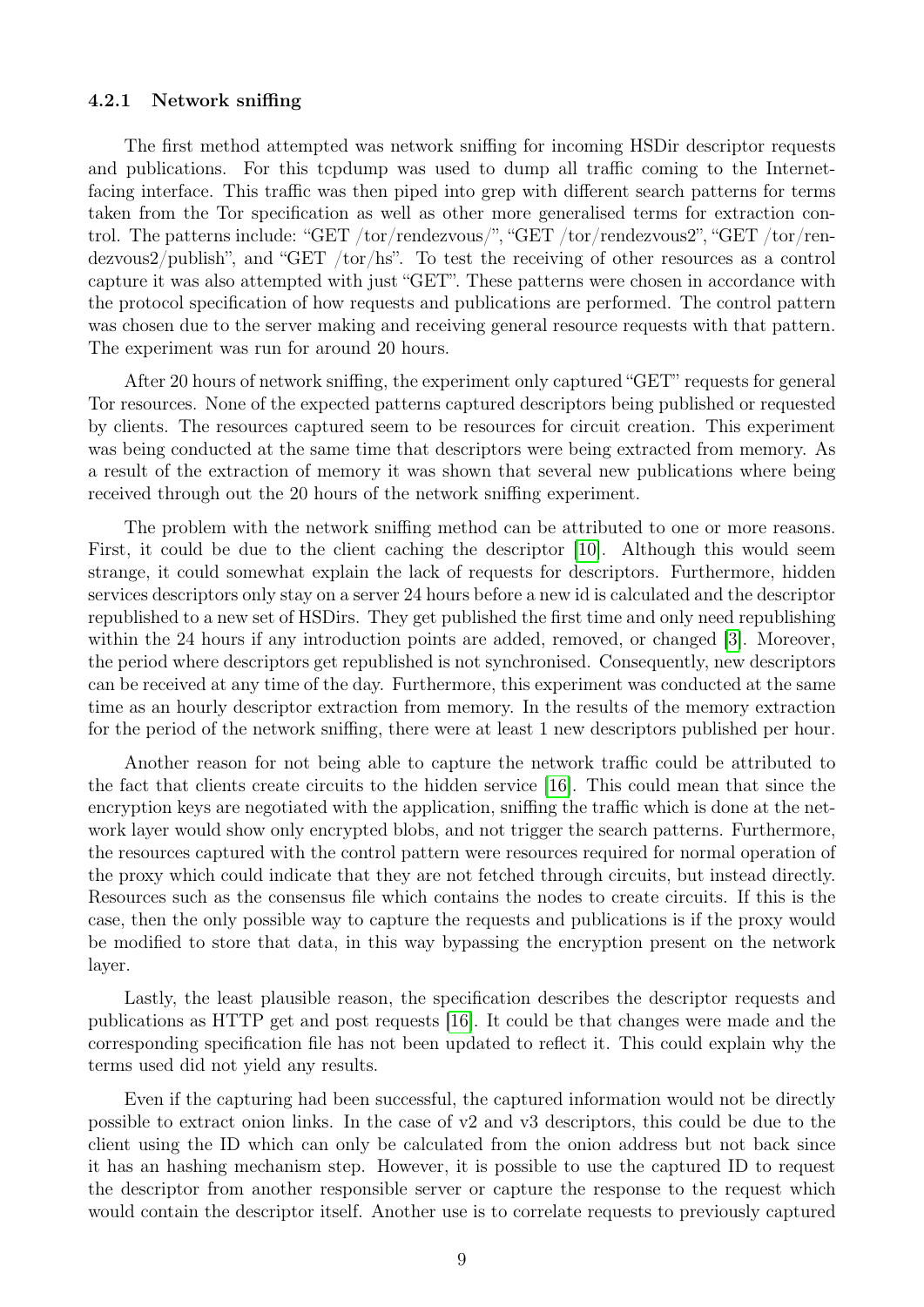descriptors. With captured descriptors, one can extract the onion address and then calculate the ID and correlate with capture ID's to analyse the popularity of the hidden service. This would be useful for example to assess the size of bot-nets C&C which have become quite popular to host in the Tor network [\[4\]](#page-18-14).

#### <span id="page-11-0"></span>4.2.2 Memory Extraction

For the memory extraction method the memory mappings of the Tor process needed to be found. This was done by listing the contents of the "maps" file in the "/ $\text{proc}$ /< $\text{pid}$ >" tree. The contents needed to be filtered for mappings with read/write permissions since the data being extracted needed to be written and read on the fly. With those mappings it then was possible to extract the start and end memory addresses and pass them to GDB (Debugger) to dump everything in between. The following Listing [1](#page-11-1) shows the command used to accomplish this in an automated way:

```
1 grep rw-p /proc/"$(pgrep '<sup>~</sup>tor')"/maps |
2 grep -v "lib" |
3 sed -n 's/^\([0-9a-f]*\)-\([0-9a-f]*\) .*$/\1 \2/p' |
4 while read start stop; do
5 gdb --batch --pid "$(pgrep '^tor')" -ex "dump memory
       ,→ $start-$stop.dump 0x$start 0x$stop" &> /dev/null;
6 done;
```
Listing 1: Command to automatically dump memory from each mapping of a process

The dumped memory sections where then analysed with the "Strings" utility. This utility extracts every string with more than 4 characters, which conforms with the descriptor specification. The strings utility would be run in all of the memory section files and all of the outputted strings would then be gathered in a single file for easier analysis. The descriptors could then be found within the strings file using the following structure shown in Figure [5](#page-12-0) below: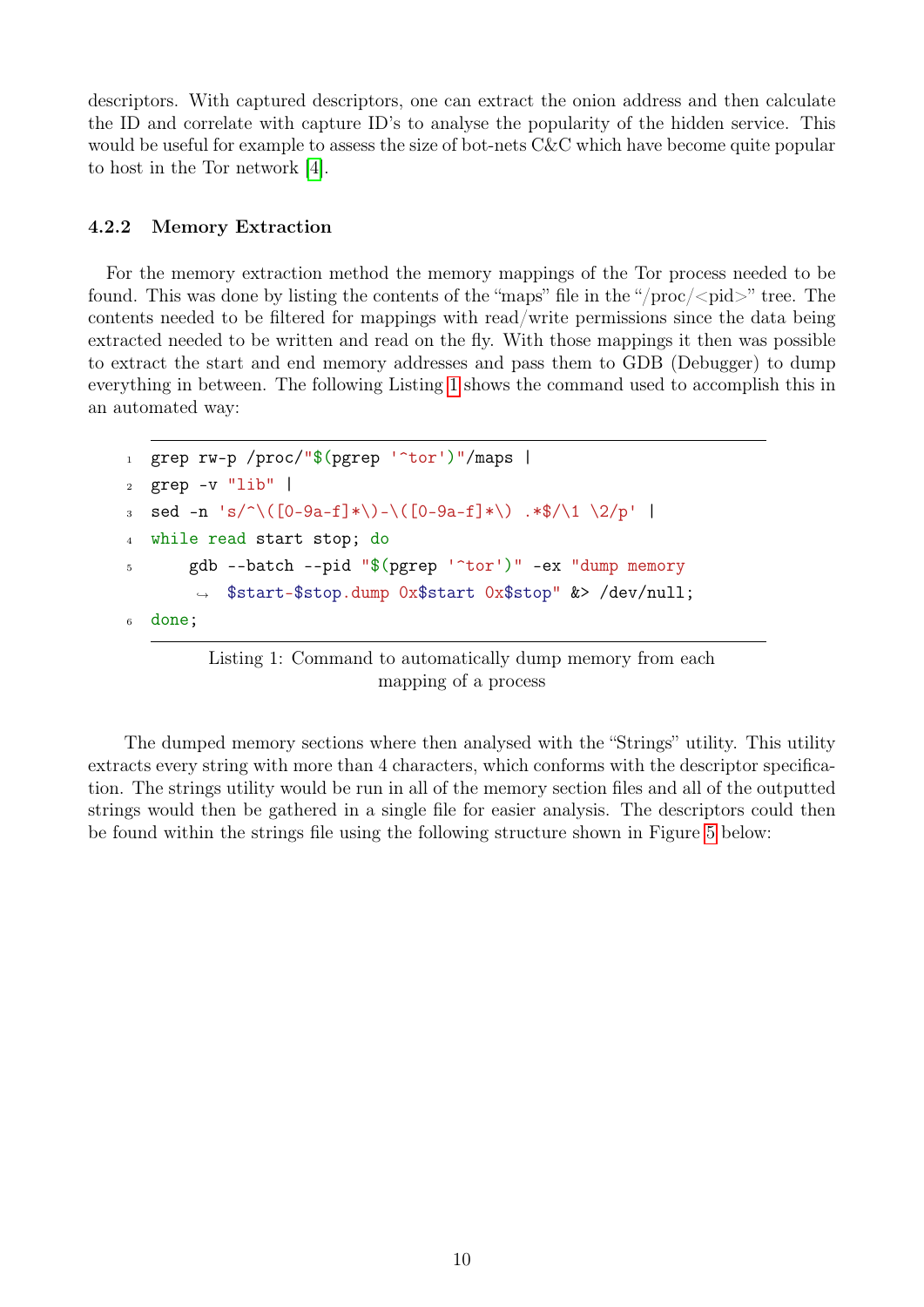<span id="page-12-0"></span>

Figure 5: Descriptor structure for both versions of the descriptor in the current specification [\[16\]](#page-18-7)

On the V2 descriptor, the "permanent-key" field can be found. This field contains the public key of the hidden service which is used to establish the communication's ephemeral encryption key. Due to the onion address generation being based on the public key, any party that has access to the public key can also generate the onion address. The onion address is generated in the following way; the Public key is first base64 decoded. It is then passed through the SHA1 hashing function and only the first 80bits (half of the output) is retained. Finally, these 80 bits are encoded in base32 and the output turned to lower-case. Using the structure and the address generation process, it was possible to pass each v2 descriptor's "permanent-key" (public key) through the following command in Listing [2](#page-12-1) below, to extract the onion link:

<span id="page-12-1"></span> $1$  echo "<perm-key value>" | base64 -d | sha1sum - | cut -c 1-20 | ,<sup>→</sup> xxd -r -p | base32 - | tr 'A-Z' 'a-z'

Listing 2: Command to automatically extract the onion links from the public key of the descriptor

The memory extraction approach successfully and consistently extracted descriptors. Descriptors can be reliably extracted by following the structure presented in the specification [\[16\]](#page-18-7). Onion addresses could be extracted from v2 descriptors without any issues. It was not possible to extract the onion addresses from v3 descriptors.

The v3 protocol aims to solve the problem of the HSDirs being able to extract the onion address from the descriptors published to them. The v2 protocol, opposed to v3, contains the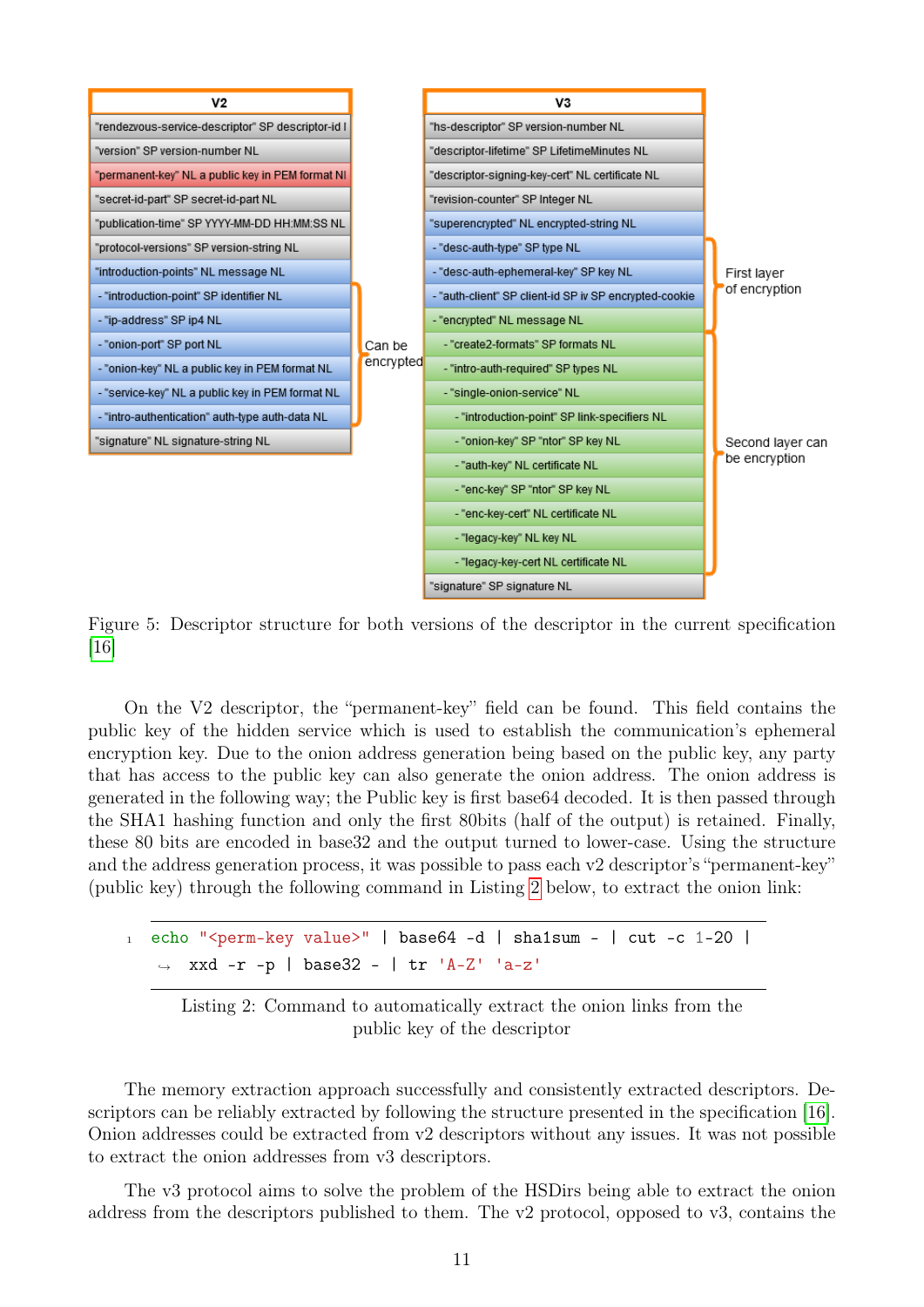public key of the service in the descriptor, which enables anyone with access to the descriptor to decode the onion address. This can be seen in Figure [5](#page-12-0) where the v2 has the permanent-key (red field). On the other hand, the v3 adds more layers of encryption, leaving only the metadata necessary for identification of the descriptor unencrypted. Furthermore, v3 does not contain the public key, not even in the encrypted section [\[16\]](#page-18-7). During the experiment, it was possible to see more v2 descriptors than v3 in memory at any single time. This could show that there is still a higher adoption of the v2 protocol if it could be constantly seen throughout a longer period of time. This will be assessed in the next subsection where the framework is explained.

#### <span id="page-13-0"></span>4.3 Python Framework

To automate the whole process and add further processing of the descriptors, a python framework was created to wrap all of the separate tasks. The source code for the entirety of the project can be found on the project's GitHub page<sup>[1](#page-13-1)</sup>. Furthermore, to have both servers writing to the same database the data processed from the descriptors, the directory containing the database file was mounted from one server to the other using ssh file system (sshfs). The tools were then set to run as hourly cronjobs: The OS3 server at 15 minutes past the hour and the Namecheap server at 45 minutes past the hour. An overview of the framework can be found below in Figure [6.](#page-13-2)

<span id="page-13-2"></span>

Figure 6: Process diagram of the python framework that extracts and processes descriptors directly from an HSDir process memory

Due to the sensitive nature of the data captured, all of the acquired data did not leave the servers where they were captured. Furthermore, once the experimentation was done and documented, the servers databases and any other sensitive data were removed in a secure manner to limit the possibilities of recovery as much as possible.

<span id="page-13-1"></span><sup>1</sup><https://github.com/JCMarques15/tor-hs-fetcher>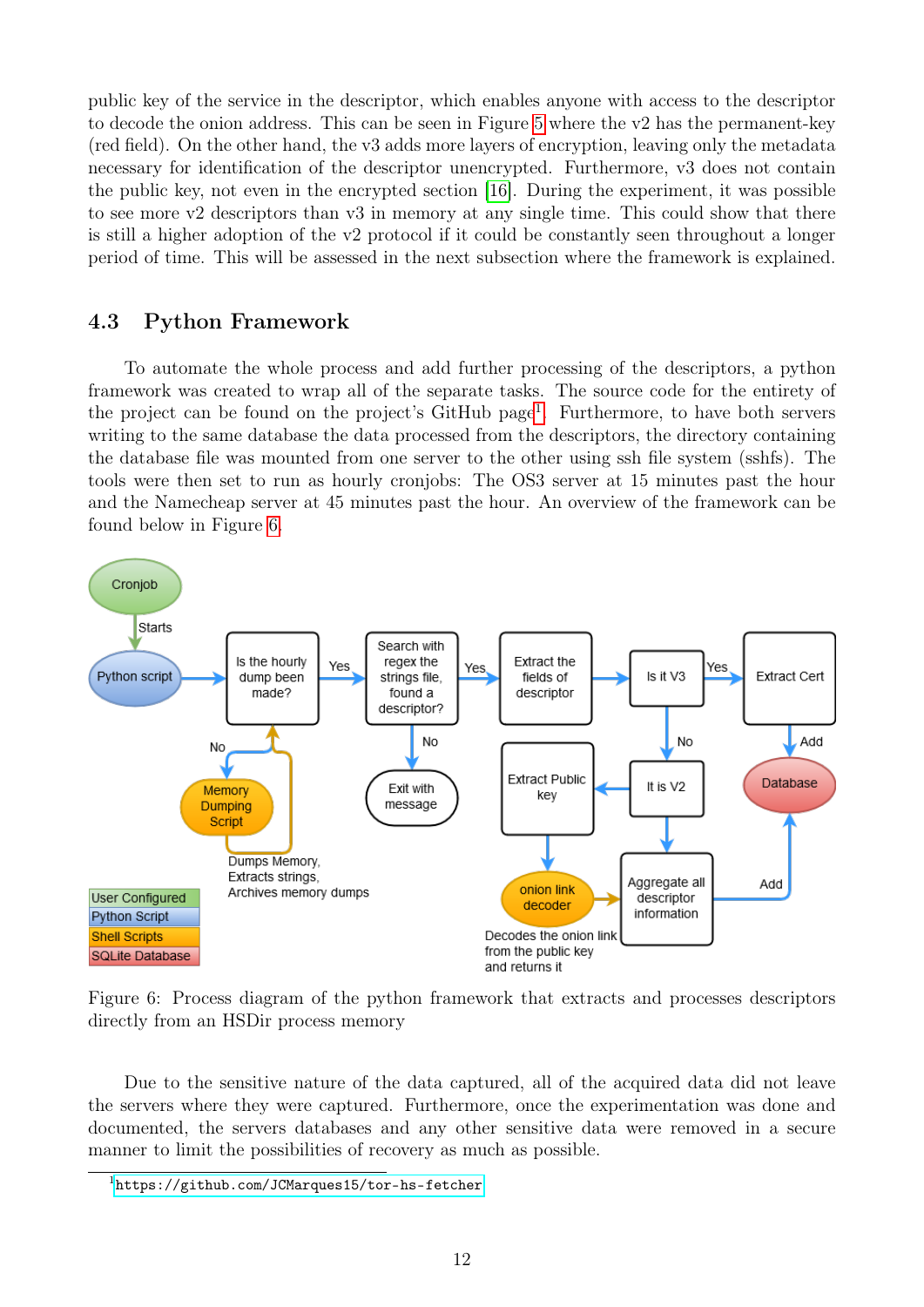The automated tool was set to run as an hourly cronjob and in 5 days the tool captured 171 v3 descriptors and 2104 v2 (12.3 times more than v3). This shows that there has not been a big adoption of the v3 protocol.

The resulting captures where only from the OS3 server, due to a race condition problem with the Namecheap server. This is due to the Namecheap server being located in the United States. The servers geolocation and lower processing power became an obstacle when it tried to extract the memory, process it, and write to the same database as the OS3. The server would start to write to the database around the same time as the next run of the OS3 server. The OS3 server with superior processing power and writing locally advantage would lock the database and force the Namecheap server to time-out. Once timed-out the framework would exit and clear all of the data to not create partial commits. This problem could have been easily mitigated with optimisation to the starting time or with the separation of the database and with a mechanism to gather all of the data into a single database post run. Either way, it did not affect the purpose of the research and shows how much it can capture with few resources.

The cost of this experiment was 1 server for  $\epsilon 10,54$ , capturing for 5 days. When comparing these findings to the Tor metric website that shows 99737 unique hidden services (as of 2018- 07-22) which is 47.4 times more than what was captured. It can be extrapolated that with more time or servers, including 2 nodes per IP which were not tested during this experiment, could bring the captured value close to the reported by the Tor metrics. The Tor metrics extrapolates this values from obfuscated statistics reported by a small subset of nodes. This subset are nodes that have configured the proxy to send these statistics, which come turned off by default [\[15\]](#page-18-15). Due to a hidden service onion address not changing, long lived hidden services will keep the same onion address no matter how many times the descriptor ID is refreshed. As a result, an HSDir could end up being chosen as one of the six HSDirs each day. Once the descriptor and subsequently the onion address gets extracted, the link would stay valid as long as the hidden service is not shut down.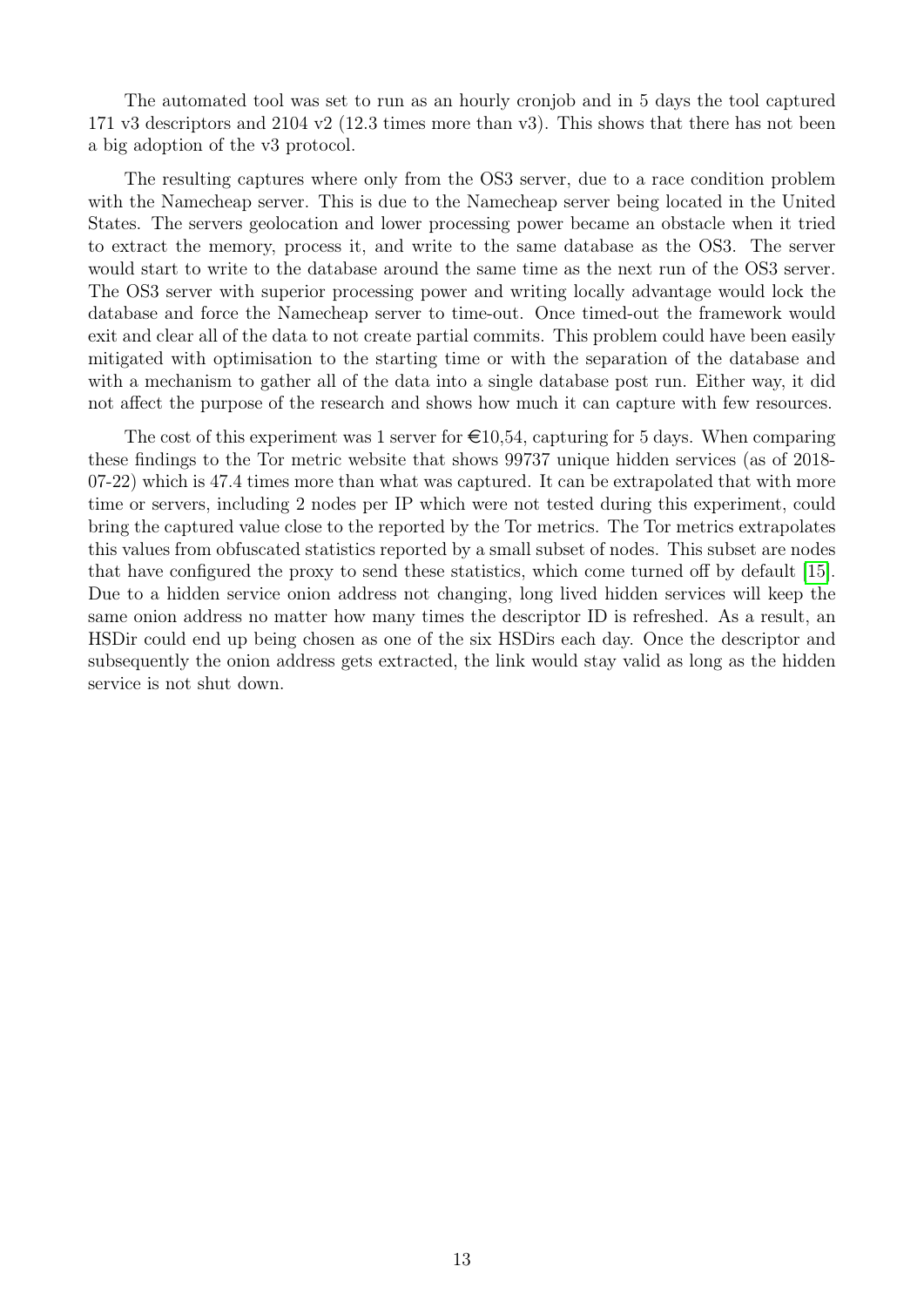### <span id="page-15-0"></span>5 Countermeasures

Despite the research revolving around the hunting of illegal content services and their monitoring, it is against the core principles of the Tor network which are to provide privacy and anonymity to its users. To do this there are some measures that can be applied by the users and some by the Tor network itself. The best course of action would be to deprecate the v2 descriptor in the same way that the v0 was deprecated before in favour of the v2 and adopt the more secure v3 protocol. The v3 protocol despite the increased character link is generated from better cryptographic algorithms as well as make use of better hashing and negotiation algorithms for its normal operation (SHA1/DH/RSA1024 to SHA3/ed25519/curve25519)[\[13\]](#page-18-16). Despite the benefits, phasing out the v2 protocol is not an easy accomplishment due to the number of services that still rely on it.

Another solution would be new service providers generating v3 services as opposed to v2. The problem with the usage of v3 is users having to remember or keep a record of 56 character links instead of the easier 16 characters. Moreover, some services rely on the shorter address of v2 (16 characters opposed to the v3 56 characters) to generate services with custom names (brute-forcing the generation until it yields a result closed to the desired) using tools such as eschalot [\[21\]](#page-19-1) and scallion [\[20\]](#page-19-2), which are easier for a user to remember, for example the facebookcorewwwi.onion.

When all of these are not possible, it is recommended that hidden services make use of authentication to authenticate its users with a password or cookie to reduce the attack surface of an attacker that has acquired the onion address. This would improve the security by encrypting the introduction points which can only be accessed by authorised users. Without introduction points even if a server has access to the descriptors and subsequently the onion link, it would not be able to use it as a stepping stone to launch attacks or gather intelligence on the hidden service due to the authentication requirements.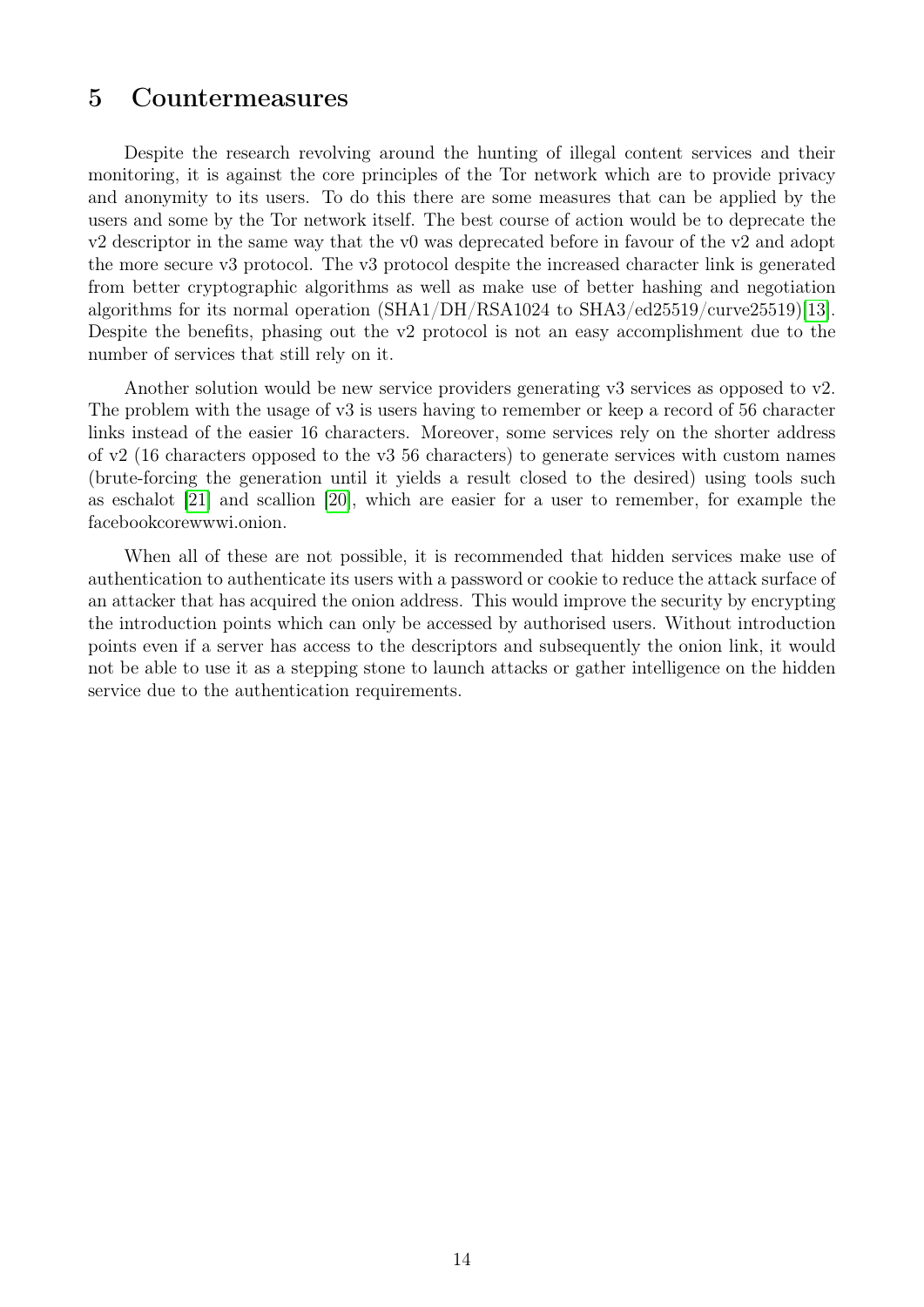# <span id="page-16-0"></span>6 Future Work

This research showed that it is possible to extract onion links using low cost hardware with relative ease. However, this research can be used as a stepping stone for further research into the security of the services.

The v3 protocol is relatively recent so it would be interesting to look further into it and analyse if the cryptographic operations are well implemented and if it is truly impossible to recover the onion link. Furthermore, investigating the cryptographic operations could uncover other security flaws.

Another interesting area of research would be to investigate if it is possible to extract information from the service provider's servers, as well as analysing how many hidden services actually use the client authentication methods. A starting point would be to find a way to differentiate encrypted introduction points from bad encoding (for example from old partially overwritten descriptors still in memory).

The v2 protocol authentication method could also be analysed further for means of exploitation, such as bruteforcing. The v2 encryption algorithms are relatively weak and could possibly be broken. This could emphasise the need for the adoption of the v3 protocol even further.

Finally, it would be interesting to assess how many Hidden Services are short-lived ondemand creations from for example secure file transfers such as OnionShare [\[11\]](#page-18-17). These hidden services would need to be monitored for "aliveness" and possibly even scanned to figure the kind of service. This could give insight into the size of the subset of long lived onion addresses.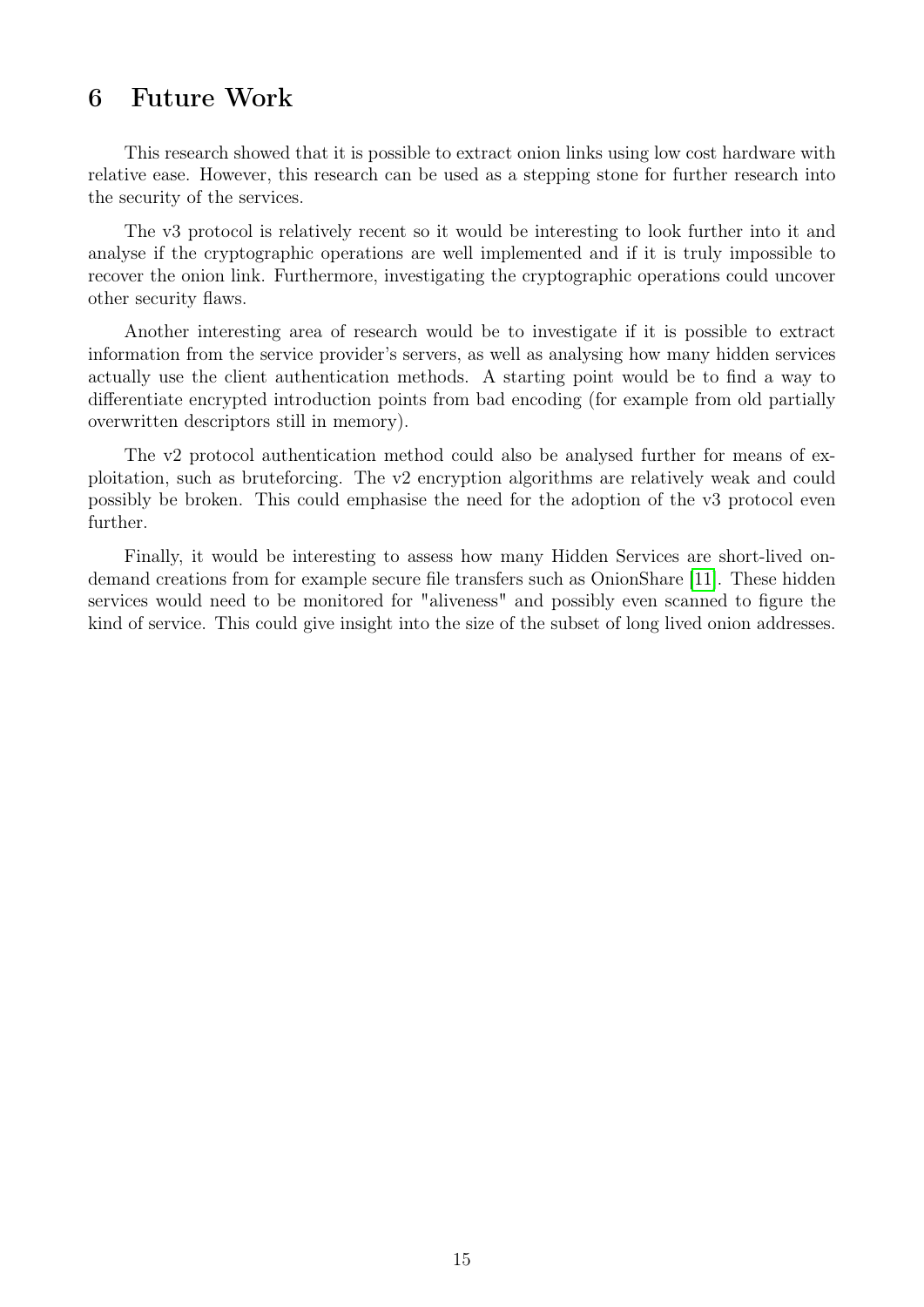# <span id="page-17-0"></span>7 Conclusion

Nowadays, privacy and anonymity online is greatly increased by the use of overlay networks, such as the Tor network. Some of the Tor network features also provide anonymity to service providers, which can be taken advantage of for illegitimate usage. This raises the need to secure legitimate content and monitor or block illegitimate content. However, this can be complicated by privacy and usage policies of the Tor network. One way to find these hidden services, to assess the legitimacy of the content, is through their onion address which are not always shared publicly. For this reason, this research was conducted to examine the possibilities of acquiring onion addresses as well as analysing the cost. The research shows that it is possible to gather thousands of onion addresses through memory extraction of servers belonging to the Distributed Hash Table in a small amount of time. Furthermore, it shows it can be done with cheap resources and a small amount of time. These findings can easily be used as a stepping stone for further attacks and intelligence extraction from the Tor network users. For this reason, it is imperative that the newer v3 protocol becomes more widely used, or that the security features of the v2 protocol are implemented. This project shows the fundamental security and privacy problems of the v2 protocol and shows the necessity for improvement in this area to protect the anonymity of the users.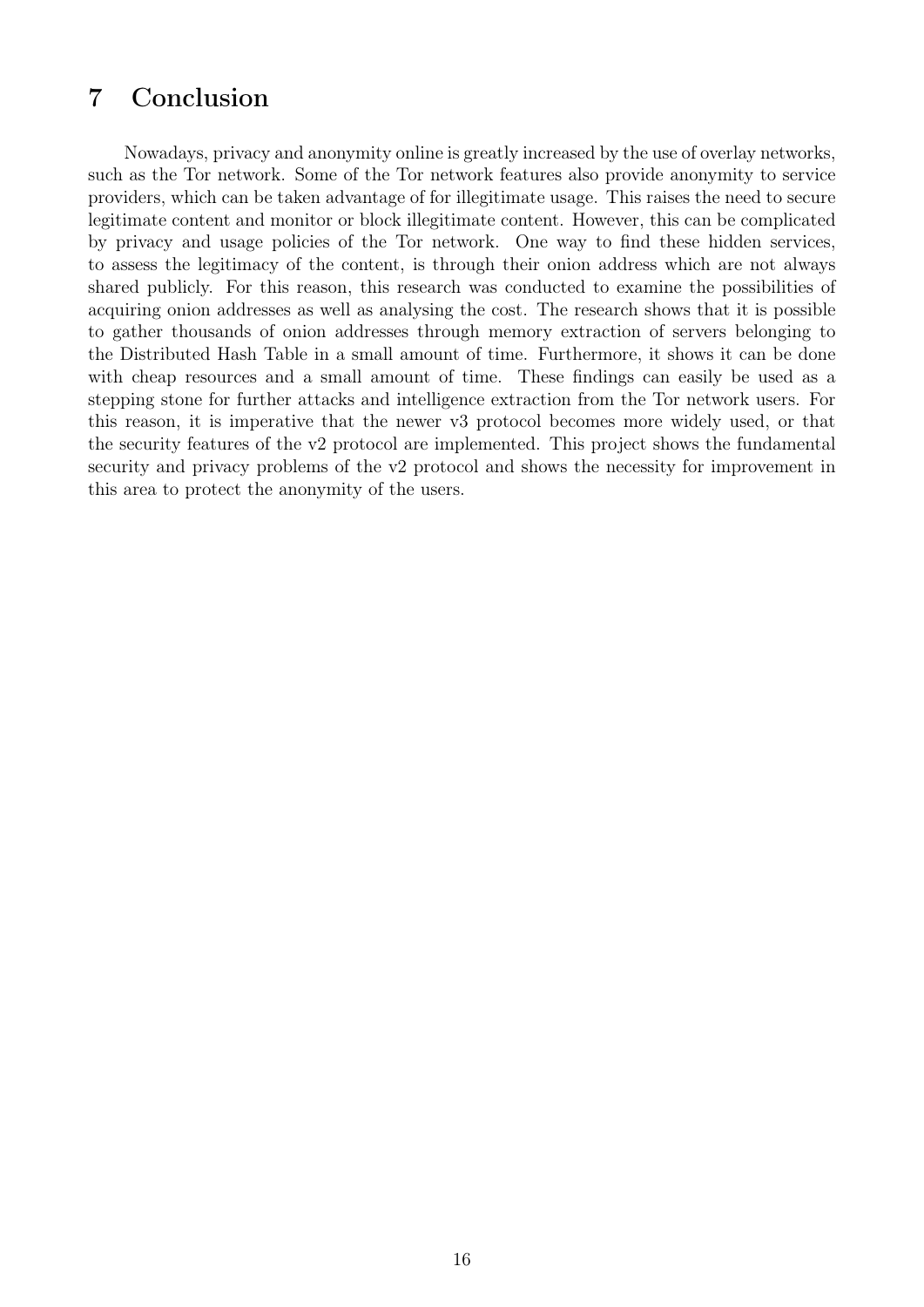# References

- <span id="page-18-0"></span>[1] Christer Andersson. "Design and evaluation of anonymity solutions for mobile networks". PhD thesis. Fakulteten för ekonomi, kommunikation och IT, 2007.
- <span id="page-18-8"></span>[2] Alex Biryukov, Ivan Pustogarov, and Ralf-Philipp Weinmann. "Trawling for tor hidden services: Detection, measurement, deanonymization". In: Security and Privacy (SP), 2013 IEEE Symposium on. IEEE. 2013, pp. 80–94.
- <span id="page-18-9"></span>[3] Alex Biryukov et al. "Content and popularity analysis of Tor hidden services". In: Distributed Computing Systems Workshops (ICDCSW), 2014 IEEE 34th International Conference on. IEEE. 2014, pp. 188–193.
- <span id="page-18-14"></span>[4] Matteo Casenove and Armando Miraglia. "Botnet over Tor: The illusion of hiding". In: Cyber Conflict (CyCon 2014), 2014 6th International Conference On. IEEE. 2014, pp. 273– 282.
- <span id="page-18-4"></span>[5] SDX Central. What is Overlay Networking (SDN Overlay)? url: [https://www.sdxcentra](https://www.sdxcentral.com/sdn/definitions/what-is-overlay-networking/)l. [com/sdn/definitions/what-is-overlay-networking/](https://www.sdxcentral.com/sdn/definitions/what-is-overlay-networking/).
- <span id="page-18-2"></span>[6] Nicolas Christin. "Traveling the Silk Road: A measurement analysis of a large anonymous online marketplace". In: Proceedings of the 22nd international conference on World Wide Web. ACM. 2013, pp. 213–224.
- <span id="page-18-1"></span>[7] Roger Dingledine. pre-alpha: run an onion proxy now! 2002. URL: https://lists. [torproject.org/pipermail/tor-dev/2002-September/002374.html](https://lists.torproject.org/pipermail/tor-dev/2002-September/002374.html).
- <span id="page-18-11"></span>[8] Shalini Ghosh et al. "Automated Categorization of Onion Sites for Analyzing the Darkweb Ecosystem". In: Proceedings of the 23rd ACM SIGKDD International Conference on Knowledge Discovery and Data Mining. ACM. 2017, pp. 1793–1802.
- <span id="page-18-3"></span>[9] C Skynet GUARNIERI. a Tor-powered botnet straight from Reddit. 2012.
- <span id="page-18-13"></span>[10] Nicholas Hopper. "Challenges in protecting tor hidden services from botnet abuse". In: International Conference on Financial Cryptography and Data Security. Springer. 2014, pp. 316–325.
- <span id="page-18-17"></span>[11] Micah Lee. Securely and anonymously share a file of any size. 2018. URL: https:// [github.com/micahflee/onionshare](https://github.com/micahflee/onionshare).
- <span id="page-18-10"></span>[12] Karsten Loesing. Privacy-enhancing technologies for private services. Vol. 2. University of Bamberg Press, 2009.
- <span id="page-18-16"></span>[13] nickm. Tor 0.3.2.1-alpha is released, with support for next-gen onion services and KIST scheduler. 2017. URL: https://blog.torproject.org/tor-0321-alpha-released[support-next-gen-onion-services-and-kist-schedulerd](https://blog.torproject.org/tor-0321-alpha-released-support-next-gen-onion-services-and-kist-schedulerd).
- <span id="page-18-12"></span>[14] Andriy Panchenko et al. "Analysis of fingerprinting techniques for tor hidden services". In: Proceedings of the 2017 on Workshop on Privacy in the Electronic Society. ACM. 2017, pp. 165–175.
- <span id="page-18-15"></span>[15] The Tor Project. Tor metrics of v2 hidden services. 2018. url: [https : / / metrics .](https://metrics.torproject.org/hidserv-dir-onions-seen.html) [torproject.org/hidserv-dir-onions-seen.html](https://metrics.torproject.org/hidserv-dir-onions-seen.html).
- <span id="page-18-7"></span>[16] The Tor Project. Tor Specifications. 2018. URL: https://gitweb.torproject.org/ [torspec.git/tree/](https://gitweb.torproject.org/torspec.git/tree/).
- <span id="page-18-6"></span>[17] Tor Project. Tor: Onion Service Protocol. url: [https://www.torproject.org/docs/](https://www.torproject.org/docs/onion-services.html.en) [onion-services.html.en](https://www.torproject.org/docs/onion-services.html.en).
- <span id="page-18-5"></span>[18] Tor Project. Tor Project: Overview. URL: https://www.torproject.org/about/ [overview.html.en](https://www.torproject.org/about/overview.html.en).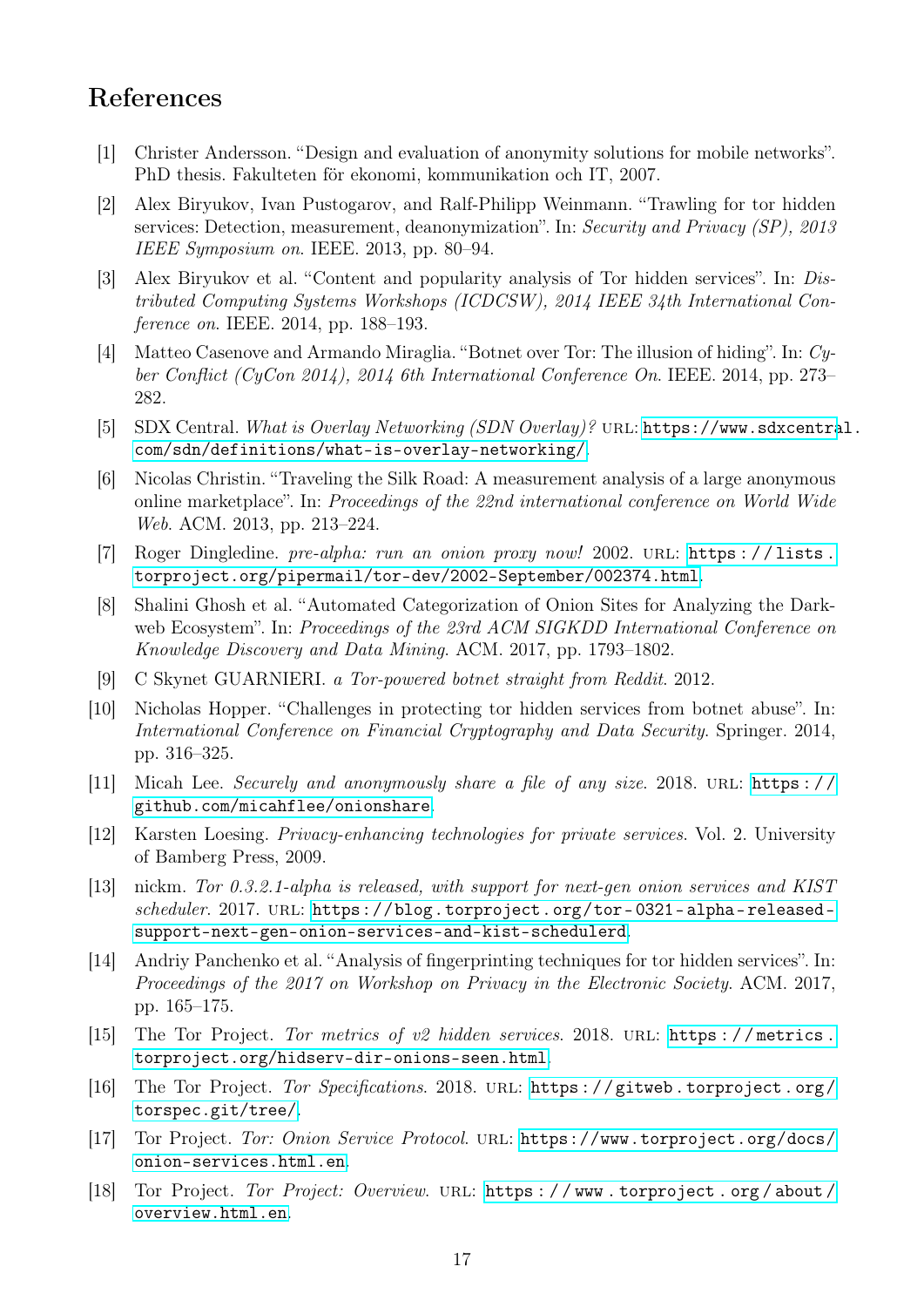- <span id="page-19-0"></span>[19] Iskander Sanchez-Rola, Davide Balzarotti, and Igor Santos. "The onions have eyes: A comprehensive structure and privacy analysis of tor hidden services". In: Proceedings of the 26th International Conference on World Wide Web. International World Wide Web Conferences Steering Committee. 2017, pp. 1251–1260.
- <span id="page-19-2"></span>[20] Eric Swanson. GPU-based Onion Hash generator. 2017. URL: https://github.com/ [lachesis/scallion](https://github.com/lachesis/scallion).
- <span id="page-19-1"></span>[21] TOR hidden service name generator. 2017. URL: [https://github.com/ReclaimYourPriva](https://github.com/ReclaimYourPrivacy/eschalot)cy/ [eschalot](https://github.com/ReclaimYourPrivacy/eschalot).